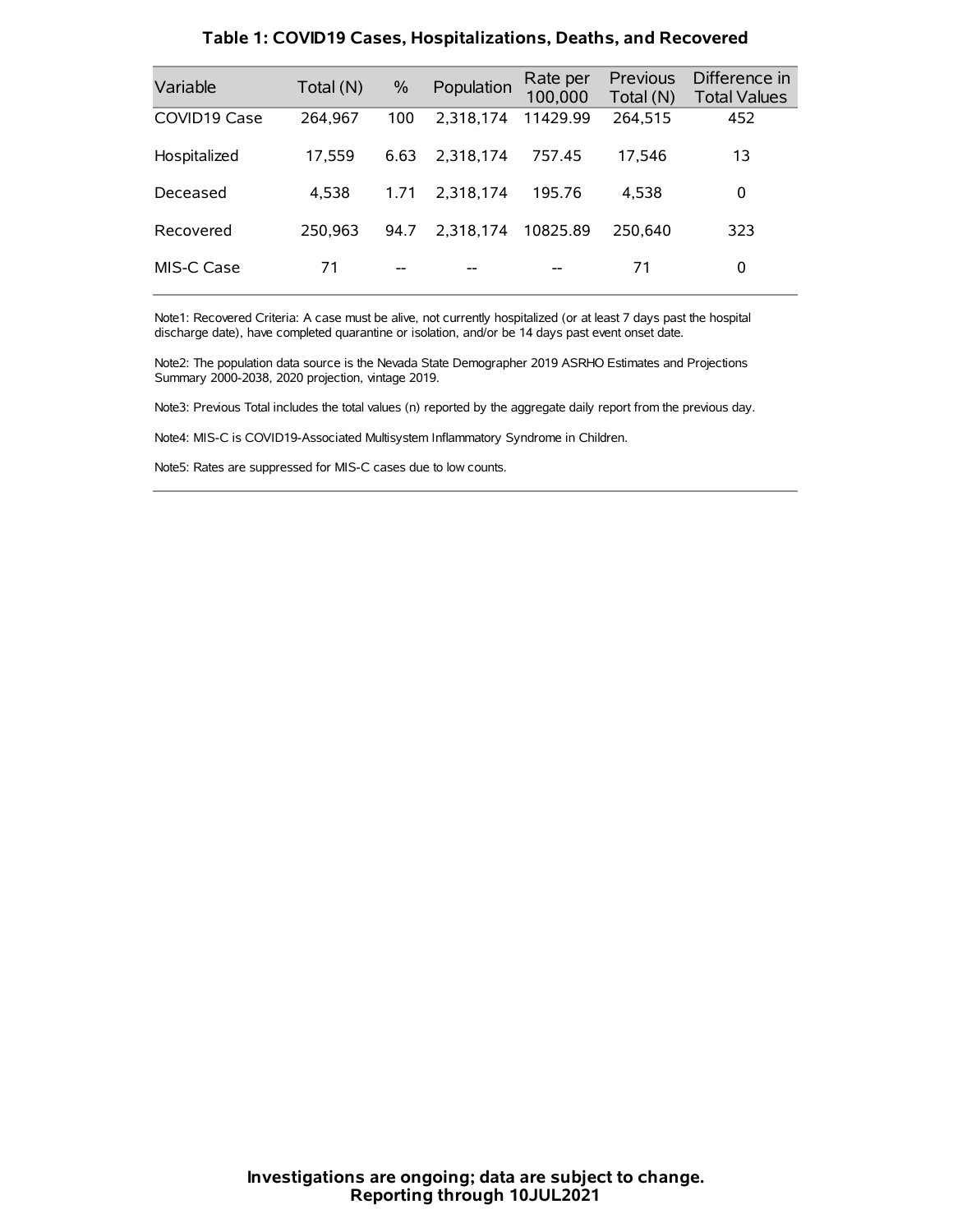## **Table 2: COVID19 Cases**

| Variable                     | Outcome                           | $\mathsf{N}$ | $\%$ | Population | Rate per<br>100,000 |
|------------------------------|-----------------------------------|--------------|------|------------|---------------------|
| Age Categories               | Aged 4 or less                    | 5478         | 2.07 | 149,165    | 3672.4              |
|                              | Aged 5 to 17                      | 25685        | 9.69 | 406,595    | 6317.1              |
|                              | Aged 18 to 24                     | 33130        | 12.5 | 216,762    | 15284               |
|                              | Aged 25 to 49                     | 121541       | 45.9 | 803,732    | 15122               |
|                              | Aged 50 to 64                     | 51016        | 19.3 | 423,461    | 12047               |
|                              | Aged 64+                          | 28023        | 10.6 | 318,459    | 8799.6              |
|                              | Unknown                           | 94           | 0.04 |            |                     |
| <b>Birth Sex</b>             | Female                            | 135498       | 51.1 | 1,160,285  | 11678               |
|                              | Male                              | 127219       | 48.0 | 1,157,889  | 10987               |
|                              | Unknown                           | 2250         | 0.85 |            |                     |
| Race/Ethnicity               | Hispanic                          | 85645        | 32.3 | 763,053    | 11224               |
|                              | White                             | 66925        | 25.3 | 1,006,929  | 6646.4              |
|                              | <b>Black</b>                      | 20964        | 7.91 | 262,671    | 7981.1              |
|                              | Asian or Pacific Islander         | 20081        | 7.58 | 270,209    | 7431.6              |
|                              | American Indian, Eskimo, or Aleut | 399          | 0.15 | 15,311     | 2605.9              |
|                              | Other                             | 18522        | 6.99 |            |                     |
|                              | <b>Unknown</b>                    | 52431        | 19.8 | $\cdot$    |                     |
| Underlying Medical Condition | Yes                               | 52410        | 19.8 |            |                     |
|                              | No/Unknown                        | 212557       | 80.2 |            |                     |

Note1: Breakdown of Race is exlusively non-Hispanic.

Note2: Underlying Medical Condition is any identified health condition.

Note3: The population data source is the Nevada State Demographer 2019 ASRHO Estimates and Projections Summary 2000-2038, 2020 projection, vintage 2019.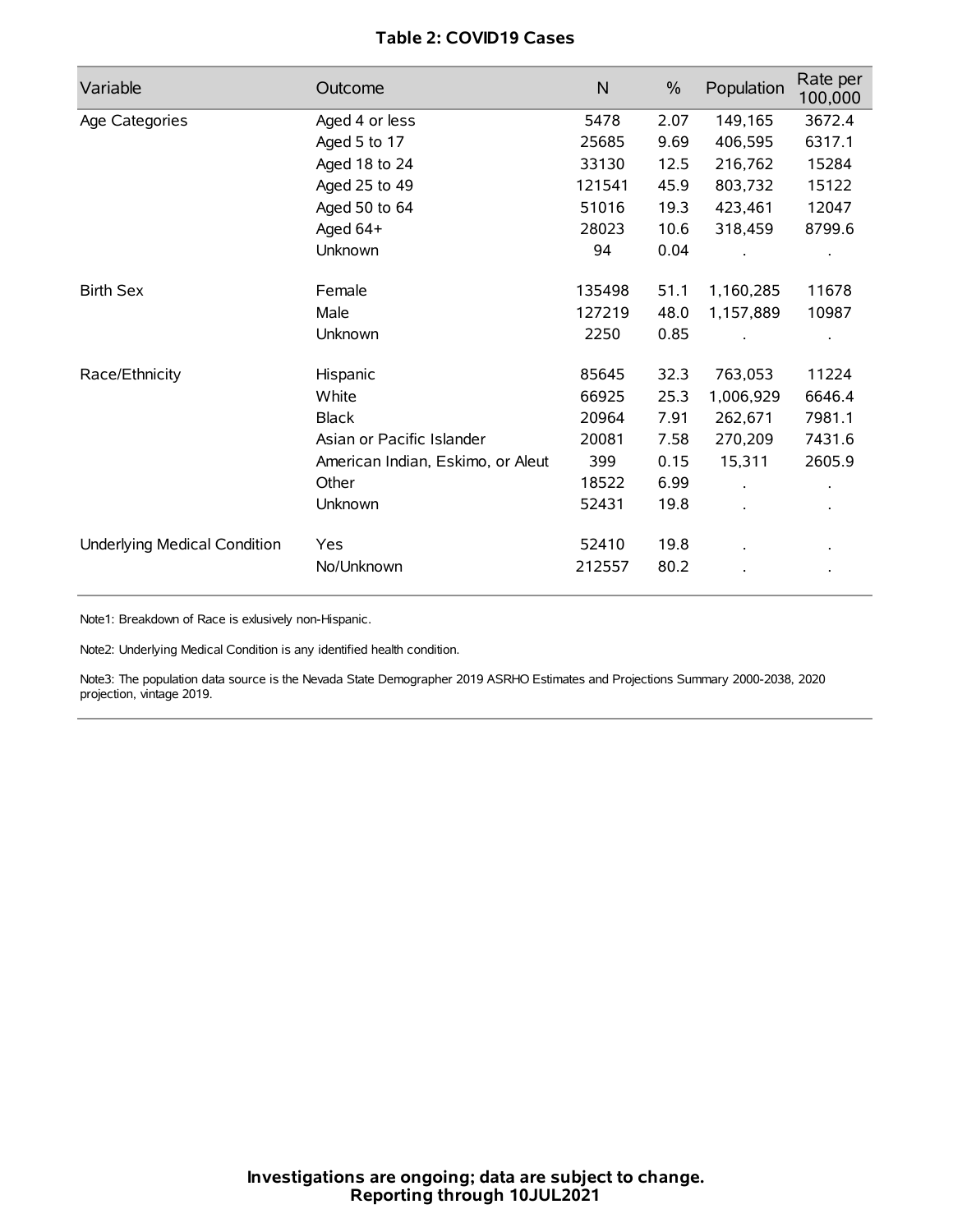| Variable         | Outcome                           | $\mathsf{N}$ | $\%$ | Population | Rate per<br>100,000 |
|------------------|-----------------------------------|--------------|------|------------|---------------------|
| Age Categories   | Aged 4 or less                    | 120          | 0.7  | 149,165    | 80.45               |
|                  | Aged 5 to 17                      | 205          | 1.2  | 406,595    | 50.42               |
|                  | Aged 18 to 24                     | 380          | 2.2  | 216,762    | 175.31              |
|                  | Aged 25 to 49                     | 4191         | 23.9 | 803,732    | 521.44              |
|                  | Aged 50 to 64                     | 4909         | 28.0 | 423,461    | 1159.3              |
|                  | Aged 64+                          | 7752         | 44.1 | 318,459    | 2434.2              |
|                  | Unknown                           | 2            | 0.0  |            |                     |
| <b>Birth Sex</b> | Female                            | 7750         | 44.1 | 1,160,285  | 667.94              |
|                  | Male                              | 9780         | 55.7 | 1,157,889  | 844.64              |
|                  | Unknown                           | 29           | 0.2  |            |                     |
| Race/Ethnicity   | Hispanic                          | 5211         | 29.7 | 763,053    | 682.91              |
|                  | White                             | 6181         | 35.2 | 1,006,929  | 613.85              |
|                  | <b>Black</b>                      | 2317         | 13.2 | 262,671    | 882.09              |
|                  | Asian or Pacific Islander         | 1950         | 11.1 | 270,209    | 721.66              |
|                  | American Indian, Eskimo, or Aleut | 32           | 0.2  | 15,311     | 208.99              |
|                  | Other                             | 672          | 3.8  |            |                     |
|                  | Unknown                           | 1196         | 6.8  |            |                     |

## **Table 3: COVID19 Hospitalizations - General Characteristics**

Note1: Breakdown of Race is exlusively non-Hispanic.

Note2: The population data source is the Nevada State Demographer 2019 ASRHO Estimates and Projections Summary 2000-2038, 2020 projection, vintage 2019.

Note3: Rates for categories with fewer than 12 cases are suppressed due to high relative standard error.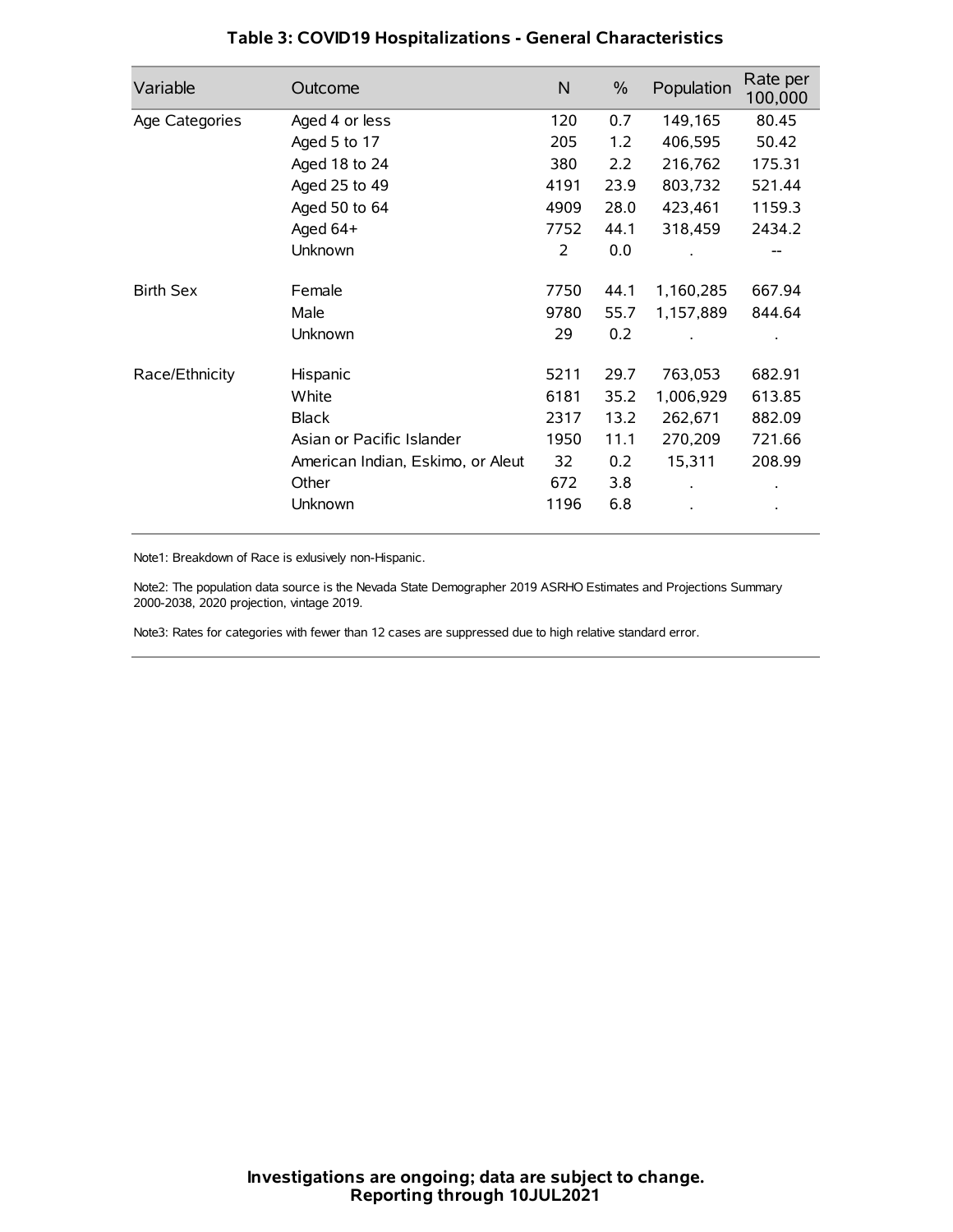| Variable                            | Outcome   | N     | $\%$ |
|-------------------------------------|-----------|-------|------|
| Deceased                            | Yes       | 3847  | 21.9 |
|                                     | <b>No</b> | 13712 | 78.1 |
| ICU                                 | Yes       | 4524  | 25.8 |
|                                     | <b>No</b> | 13035 | 74.2 |
| Intubated                           | Yes       | 2193  | 12.5 |
|                                     | <b>No</b> | 15366 | 87.5 |
| <b>Underlying Medical Condition</b> | Yes       | 11239 | 64.0 |
|                                     | No        | 6320  | 36.0 |
| Hypertension                        | Yes       | 6519  | N/A  |
| Immunocompromised                   | Yes       | 386   | N/A  |
| Chronic Heart Disease               | Yes       | 2264  | N/A  |
| Chronic Liver Disease               | Yes       | 233   | N/A  |
| Chronic Kidney Disease              | Yes       | 1560  | N/A  |
| <b>Diabetes</b>                     | Yes       | 4930  | N/A  |
| Neurologic/Neurodevelopmental       | Yes       | 801   | N/A  |
| Chronic Lung Disease                | Yes       | 2725  | N/A  |
| <b>Historically Healthy</b>         | Yes       | 3304  | N/A  |
| Other                               | Yes       | 4593  | N/A  |

# **Table 4: COVID19 Hospitalizations - Morbidity**

Note1: Underlying Medical Condition is any identified health condition.

Note2: The breakdown of health conditions are not mutually exlusive (i.e., a person can have more than one risk factor).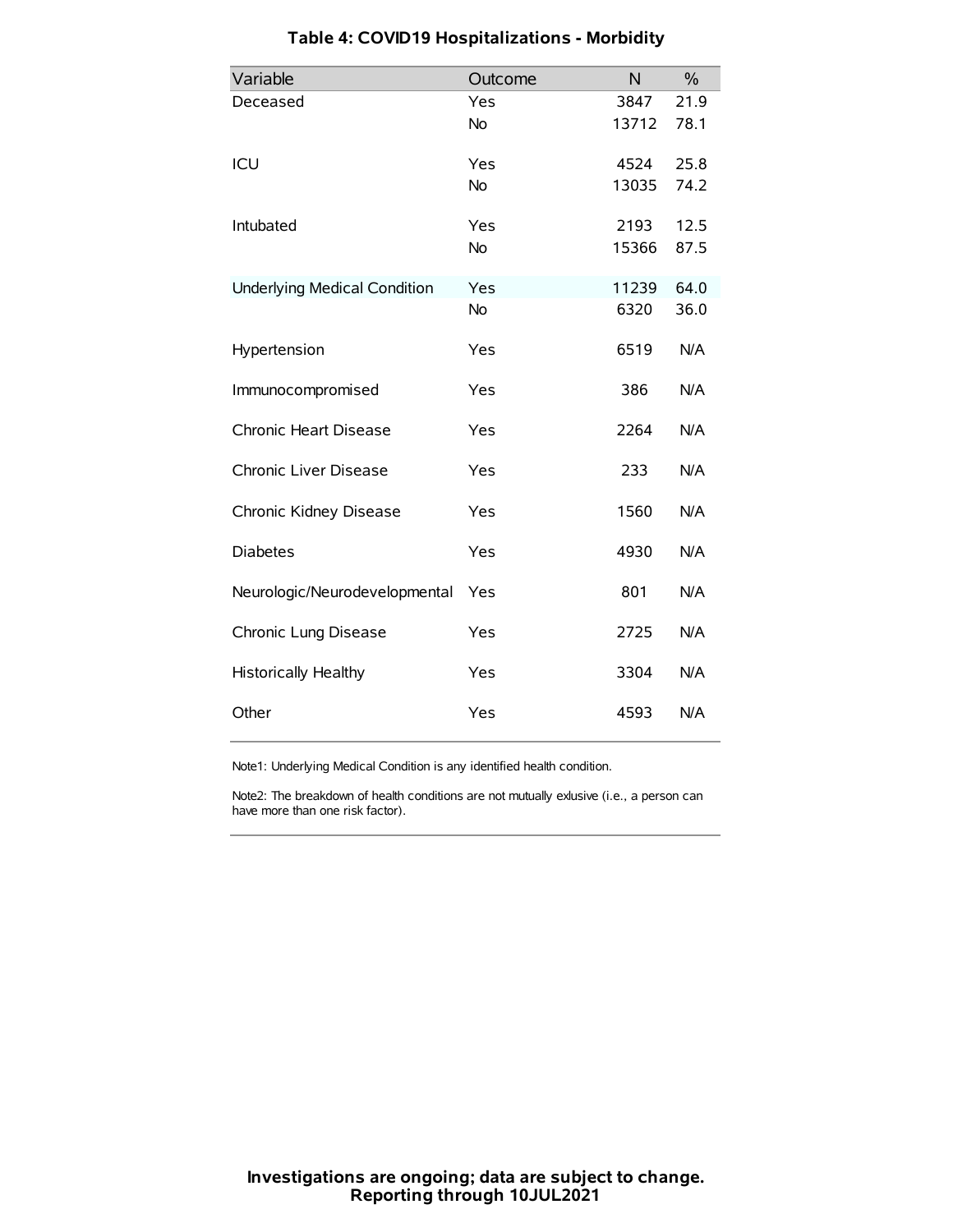| Variable         | Outcome                           | $\mathsf{N}$ | $\%$ | Population           | Rate per<br>100,000 |
|------------------|-----------------------------------|--------------|------|----------------------|---------------------|
| Age Categories   | Aged 5 to 17                      | 4            | 0.1  | 406,595              |                     |
|                  | Aged 18 to 24                     | 10           | 0.2  | 216,762              |                     |
|                  | Aged 25 to 49                     | 321          | 7.1  | 803,732              | 39.94               |
|                  | Aged 50 to 64                     | 913          | 20.1 | 423,461              | 215.60              |
|                  | Aged 64+                          | 3290         | 72.5 | 318,459              | 1033.1              |
| <b>Birth Sex</b> | Female                            | 1716         | 37.8 | 1,160,285            | 147.89              |
|                  | Male                              | 2814         | 62.0 | 1,157,889            | 243.03              |
|                  | Unknown                           | 8            | 0.2  |                      |                     |
| Race/Ethnicity   | Hispanic                          | 1232         | 27.1 | 763,053              | 161.46              |
|                  | White                             | 2054         | 45.3 | 1,006,929            | 203.99              |
|                  | <b>Black</b>                      | 547          | 12.1 | 262,671              | 208.25              |
|                  | Asian or Pacific Islander         | 626          | 13.8 | 270,209              | 231.67              |
|                  | American Indian, Eskimo, or Aleut | 11           | 0.2  | 15,311               |                     |
|                  | Other                             | 45           | 1.0  | $\ddot{\phantom{0}}$ | $\bullet$           |
|                  | Unknown                           | 23           | 0.5  |                      |                     |

### **Table 5: COVID19 Deaths - General Characteristics**

Note1: Breakdown of Race is exlusively non-Hispanic.

Note2: The population data source is the Nevada State Demographer 2019 ASRHO Estimates and Projections Summary 2000-2038, 2020 projection, vintage 2019.

Note3: Rates for categories with fewer than 12 cases are suppressed due to high relative standard error.